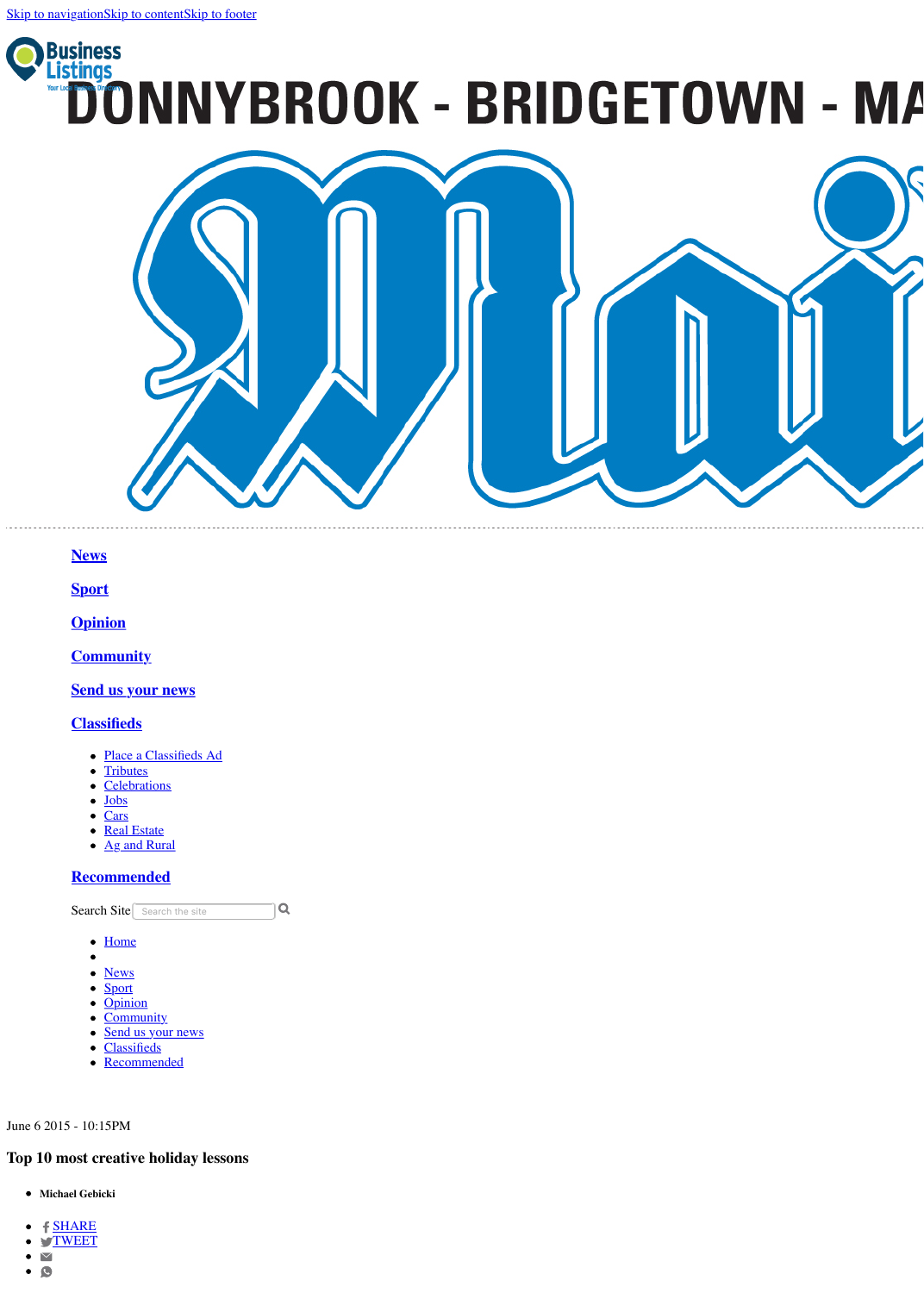

! Flamenco classes are on offer in Granada, Spain.

Watching the world go by from a cafe table has its charm, but travel works best when it's hands-on. Here are 10 energising suggestions.

### **1 TAIKO BEAT, JAPAN**

Taiko is to conventional drumming what piloting an F-22 Raptor is to driving. Professional taiko artist Art Lee, artistic director of Japan's Wadaiko Tokara, offers courses from just a few hours to week-long intensives, in the mountainous Shimoina District of Nagano Prefecture. They offer deep immersion in Japanese culture as well as rigorous instruction in the art of wadaiko, as the taiko drums are known in Japan.

*National Geographic*'s photographers are some of the legends of the business. Anyone can sign up for a photo trip with National Geographic Expeditions, which take photo enthusiasts to such exotic locations as Ethiopia, Bhutan, Costa Rica and the Galapagos, in the company of these world-class photographers.  $\overline{\mathsf{N}}$  $\overline{\mathsf{N}}$  $\overline{\mathsf{N}}$ 

 $\bullet\bullet\bullet$ 

 $\overline{\mathsf{D}}$  $\overline{\mathsf{D}}$  $\overline{\mathsf{D}}$ 

#### *See [tokara.net.](http://tokara.net/)*

#### **2 WOK ON, BALI**

At the foot of the Sierra Nevada Mountains in the city of Granada, Carmen de las Cuevas, the School of Spanish for foreigners, is dedicated to imparting all things Spanish. There's a choice of flamenco courses or Spanish language with flamenco, from one week up to three months. Dance teachers come with distinguished credentials, and classes are 12 maximum. <u>[S](https://www.donnybrookmail.com.au/weather/)</u>

A resident of Bali for close to three decades, Janet De Neefe has planted her roots firmly in the soil of her adopted home, introducing outsiders to Balinese cuisine through her Casa Luna Cooking School. Market tours, herbs and spices, and the art of perfect rice cooking all feature. Half-day classes take place on weekdays and you can dip in

and out as you wish.

*See [casalunabali.com.](http://casalunabali.com/)*

# **3 SNAPPY SHOOTERS, WORLDWIDE**

*See [nationalgeographicexpeditions.com.](http://nationalgeographicexpeditions.com/)*

# **4 FLAMENCO FLING, SPAIN**

*See [carmencuevas.com](http://carmencuevas.com/).*

# **5 EASEL DOES IT, ITALY**

Set on a hilltop estate just outside Orvieto, Arte Umbria's specialty is painting, drawing, sculpture and printmaking workshops. The one-week courses are aimed at all levels, and include long lunches, wine and lounging by the pool. Accommodation is in a rustic, 10-bedroom country house on the estate.

*See [arteumbria.com.](http://arteumbria.com/)*

# **6 THE WRITE STUFF, ENGLAND**

British-based Arvon runs five-day residential writing courses in the English countryside. Tutors include celebrated names from the world of contemporary English literature, and groups are limited to 15. Choose from poetry, radio dramas, writing young adult fiction and short-story writing. Locations include West Yorkshire's Lumb Bank and The Hurst in Shropshire, former homes of Ted Hughes and John Osborne respectively.

*See [arvon.org](http://arvon.org/).*

## **7 SKYROS WRITING, GREECE**

The Writers' Lab on the Greek Island of Skyros promises to polish those pensees into prose. Their one-week courses are open to all, from complete beginners with writerly thought bubbles to published authors. Literary luminaries such as Margaret Drabble, Hanif Kureishi, Hilary Mantel and Alison Lurie have all graced the centre.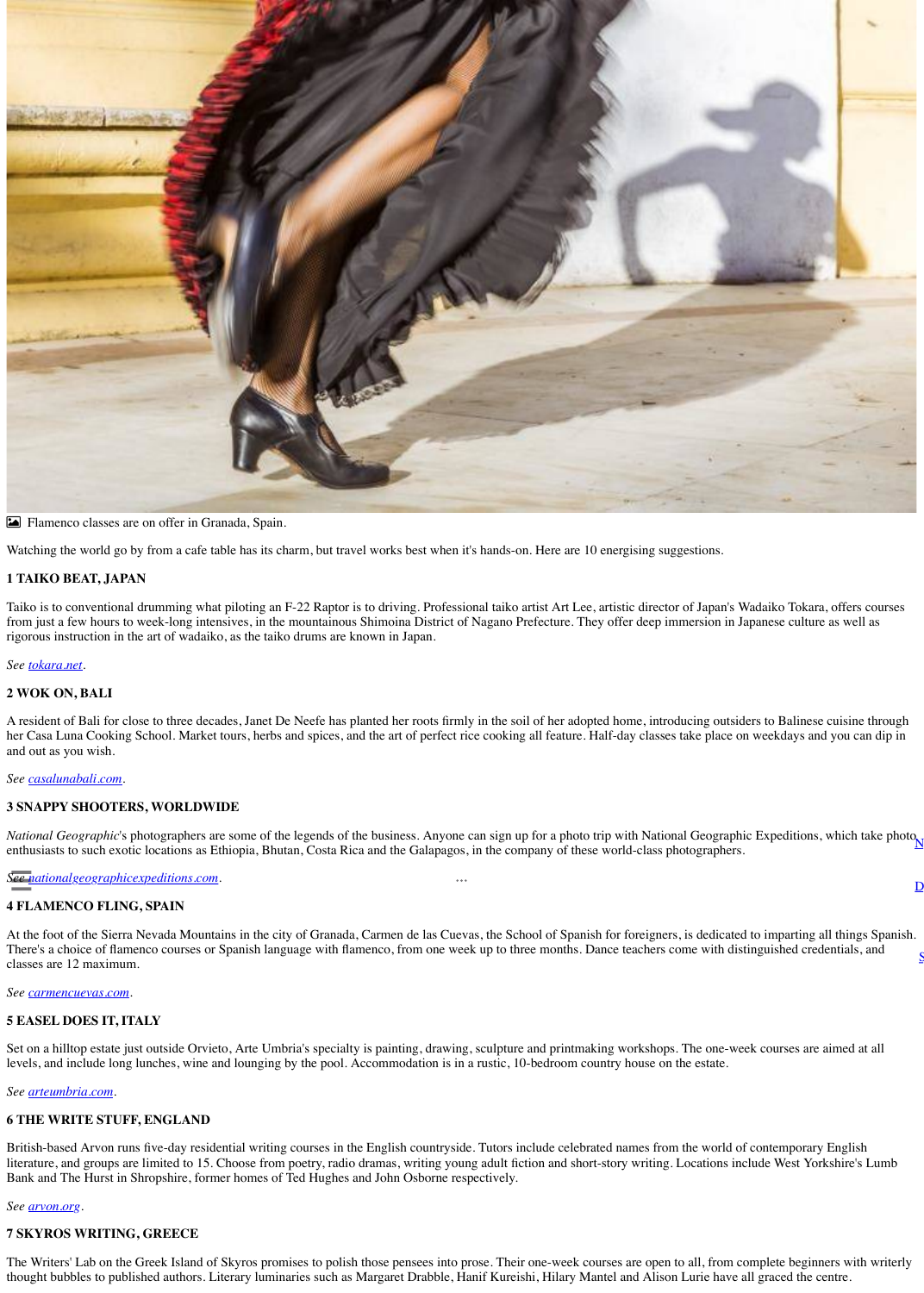*See [skyros.com](http://skyros.com/).*

## **8 TUSCAN TASTES, ITALY**

With nights in luxury Tuscan villas, plenty of wine and lots of laughs as a side serve, the cooking classes that Tuscookany have operated for more than a decade tick all the right boxes. The emphasis is on traditional Tuscan cooking, with instruction in English by local chefs. Each of the three villas teaches its own menu at the discretion of its head chef, with mastery of half a dozen different antipasti, entrees, mains and desserts as the aim.

*See [tuscookany.com.](http://tuscookany.com/)*

### **9 SACRED SOUNDS, INDIA**

Close to the Ganges River in the holy city of Varanasi, the Academy of Indian Classical Music is a residential music school that offers tuition to Westerners in the sitar, tabla, harmonium and flute, the anchor of Indian classical music. The particular style taught here is the Benares Gharana, which has been passed down from teacher to student over many centuries.

- [SHARE](https://www.facebook.com/sharer/sharer.php?u=http://www.donnybrookmail.com.au/story/3127752/top-10-most-creative-holiday-lessons/)
- **S[TWEET](http://twitter.com/share?url=http://www.donnybrookmail.com.au/story/3127752/top-10-most-creative-holiday-lessons/&text=Top%2010%20most%20creative%20holiday%20lessons&via=DonnybrookMail)**
- $\blacktriangledown$
- $\bullet$

[Nintendo just announced wild new DIY add](http://www.donnybrookmail.com.au/story/5175000/nintendo-just-announced-wild-new-diy-add-ons-for-the-switch/?cs=1445)ons for... **NEWS** 



[Seal bites man at Narooma boat ramp](http://www.donnybrookmail.com.au/story/5212792/seal-bites-man-at-narooma-boat-ramp/?cs=1445) **NEWS** 



*See [benaresmusicacademy.com](http://benaresmusicacademy.com/).*

[Birth and destruction: Yeldham's passion](http://www.donnybrookmail.com.au/story/5171959/birth-and-destruction-yeldhams-passion-for-nature-and-art/?cs=941) for... **COMMUNITY** 

#### **10 SALSA SENSATION, CUBA**



[Citizens praised](http://www.donnybrookmail.com.au/story/5179259/citizens-praised/?cs=1445) **NEWS** 



[Tech Talk | Mathew Dickerson](http://www.donnybrookmail.com.au/story/5163506/tech-talk-mathew-dickerson/?cs=941) **COMMUNITY** 

powered by plista

Mi Salsa Cubana is a Cuban dance school that promises to put silk and spice into your parquet shuffle. While the emphasis is on salsa, students learn a variety of Latin styles including son, rueda de casino, mambo, cha cha, and rumba. Mi Salsa Cubana's two-week courses are at Havana's Hotel Kohly. Course co-ordinator Stine Ortvad is a professional dancer from Denmark who has taught salsa for two decades.

*See [misalsacubana.com.](http://misalsacubana.com./)*

*This story [Top 10 most creative holiday lessons](http://www.smh.com.au/travel/top-10-most-creative-holiday-lessons-20150601-gh6brb.html) first appeared on [The Sydney Morning Herald](http://www.smh.com.au/).*

# **Local News**

- 1. **[Caution on cyber bullying](https://www.donnybrookmail.com.au/story/5210439/caution-on-cyber-bullying/?cs=1445)**
- 2. **[Dolly's Law could bring online ban for cyber bullies](https://www.donnybrookmail.com.au/story/5206760/dollys-law-could-bring-online-ban-for-cyber-bullies/?cs=1445)**
- 3. **['Marronasuarus': Feast your eyes on these massive South West catches](https://www.donnybrookmail.com.au/story/5203010/marronasuarus-feast-your-eyes-on-these-massive-south-west-catches/?cs=1445)**
- 4. **[Police hunt for car linked to Sarah Spiers' killer](https://www.donnybrookmail.com.au/story/5202523/police-hunt-for-car-linked-to-sarah-spiers-killer/?cs=1445)**

# **WE RECOMMEND**



[Chronic pain discussion must follow from](http://www.donnybrookmail.com.au/story/5203413/chronic-pain-discussion-must-follow-from-debate-about-codeine/?cs=1949) debate... OPINION





[Dolly's Law could bring online ban for](http://www.donnybrookmail.com.au/story/5206760/dollys-law-could-bring-online-ban-for-cyber-bullies/?cs=1445) cyber... NEWS